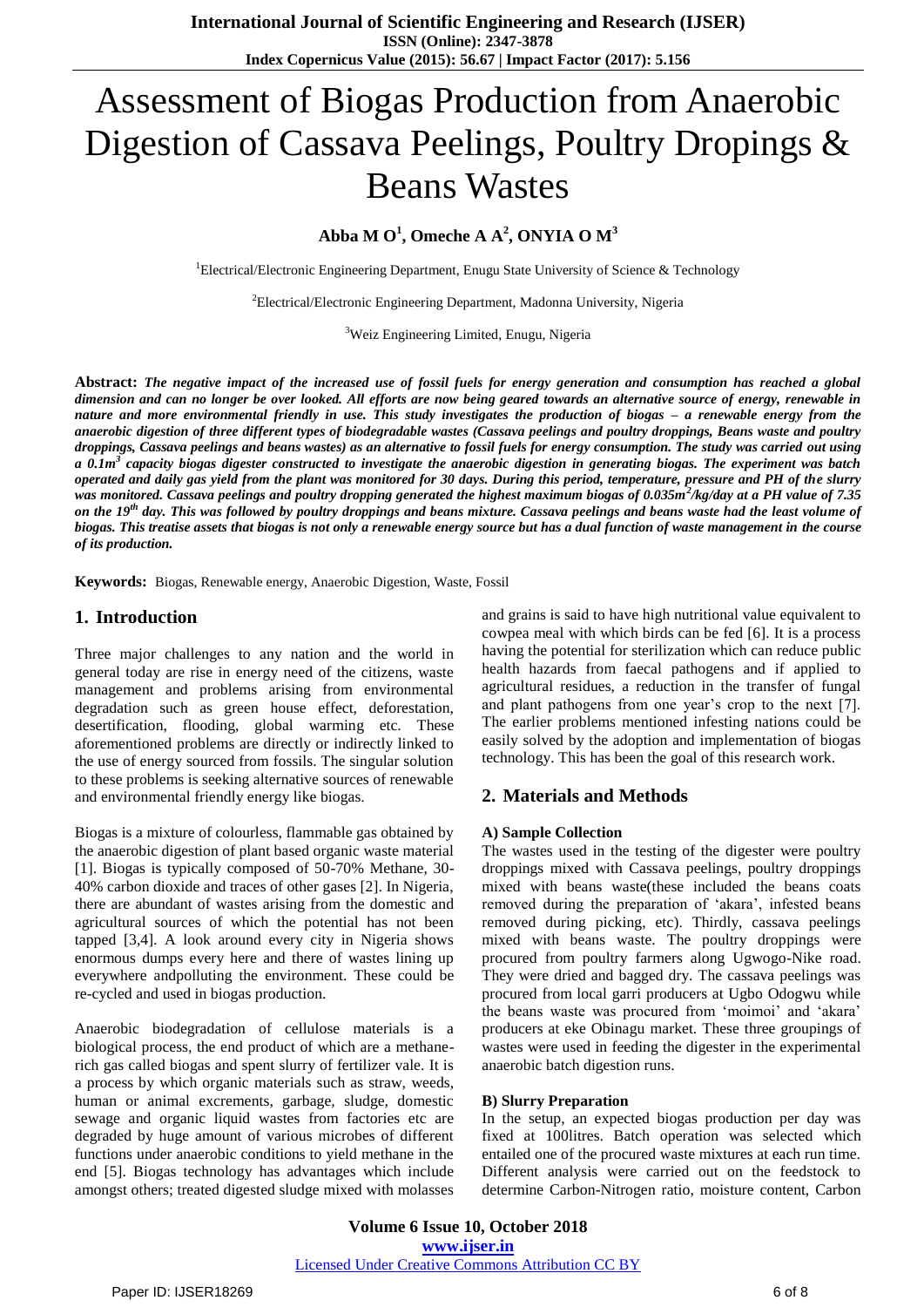content, Nitrogen content, total solids, volatile solids etc. It is also pertinent to mention here that the water to waste ratio used was 2:1.

## **C) Digester Charging**

After measuring and mixing of the wastes, the digester was charged with wastes, the inoculums and then the calculated volume of water. Part of the waste mixture goes in first, followed by about half of the inoculums and the remaining wastes. The entire content was vigorously shaken to allow for homogeneity. The inlet pipe which has been hitherto open was closed and locked. The digester content is then allowed to undergo digestion for a retention period of 30 days with daily measurement of gas yield.

# **3. Results and Discussions**

The digester performance evaluation was carried out using the following operational parameters.

- Daily gas production measurement by downward displacement of water in the gas collector.
- Temperature changes during biogas production.



**Figure 1:** Gas generation during fermentation: A-Poultry Droppings + Cassava Peelings +Water B-Poultry Droppings +Beans waste + water, C-Cassava



**Figure 2:** Temperature changes during Fermentation, A-Poultry Droppings + Cassava Peelings +Water, B-Poultry Droppings +Beans waste + water, C-Cassava Peelings + Beans waste +water



.**Figure 3:** PH changes during Fermentation, A-Poultry Droppings + Cassava Peelings +Water, B-Poultry Droppings +Beans waste + water, C-Cassava Peelings + Beans waste +water

# **A) Volume of biogas produced by each waste.**

Figure1 above shows the volume of biogas produced by each of the constituents of A(poultry droppings and cassava peelings), B(poultry droppings and beans waste) and C(cassava peelings and beans waste) within the retention period of 24 days. It could be seen that there was no biogas production in the first 5 days. This is because biogas production rate in batch condition is a function of methanogenic bacteria [8]. Maximum production of biogas was  $35.2$ l $\kg$ day on the  $18<sup>th</sup>$  day of biodegradation in the poultry and cassava mixture. The temperature at which this maximum gas yield was attained is 32.4°C as seen in figure 2. In beans waste and poultry mixture, a maximum of 33l\kg\day was attained while that of the mixture of cassava peelings and beans wastes yielded 28.4l\kg\day during the same period of time.

## **B) Effect of Temperature on gas yield by wastes**

Temperature has been observed by most biogas researchers to be quite critical for anaerobic digester since methane producing bacteria operate most effectively at temperature of  $30^{\circ}$ C -40°C or  $50^{\circ}$ C -60°C [9]. In this study, a temperature range of  $26 - 32.5$  was operated. The effect of temperature on the gas yield is shown in figure 2. Generally, a temperature run of 25°C-45°C is regarded as the mesophilic fermentation temperature while that of 45°C – 50°C is regarded as thermophilic. From the gas yield of the three different constituents' mixtures, it could be seen that the quality and quantity of biogas production using farm or agricultural materials are function of nature and composition of the digester feedstock. This is similar to the report of[9].

# **C) Effect of PH changes on gas yield by wastes.**

PH changes in the course of this experiment are shown in figure 3. The PH of any medium affects microbial population and action. In the fermentation process, it affects the rate of biogas production. From figure 3, it is seen that the PH was low at the first 6 days, dropping to below 7.0. This is sequel to the breaking down of organic matter and production of volatile fatty acids by acid forming bacteria. After the first 8 days, the acid forming bacteria were possibly dislodged by the methane forming bacteria. This informed the breaking down of acids by the methanogens to methane and the gradual rise of the PH. From figure3, beans waste and cassava gave a maximum PH of 7.4, followed by poultry droppings and beans waste with 7.37 and lastly, 7.32 by poultry droppings and cassava. It could also be observed that between the  $18<sup>th</sup>$  and  $20<sup>th</sup>$  days of the fermentation, maximum PH was obtained. After this, a gradual drop in PH

**Volume 6 Issue 10, October 2018 www.ijser.in** Licensed Under Creative Commons Attribution CC BY